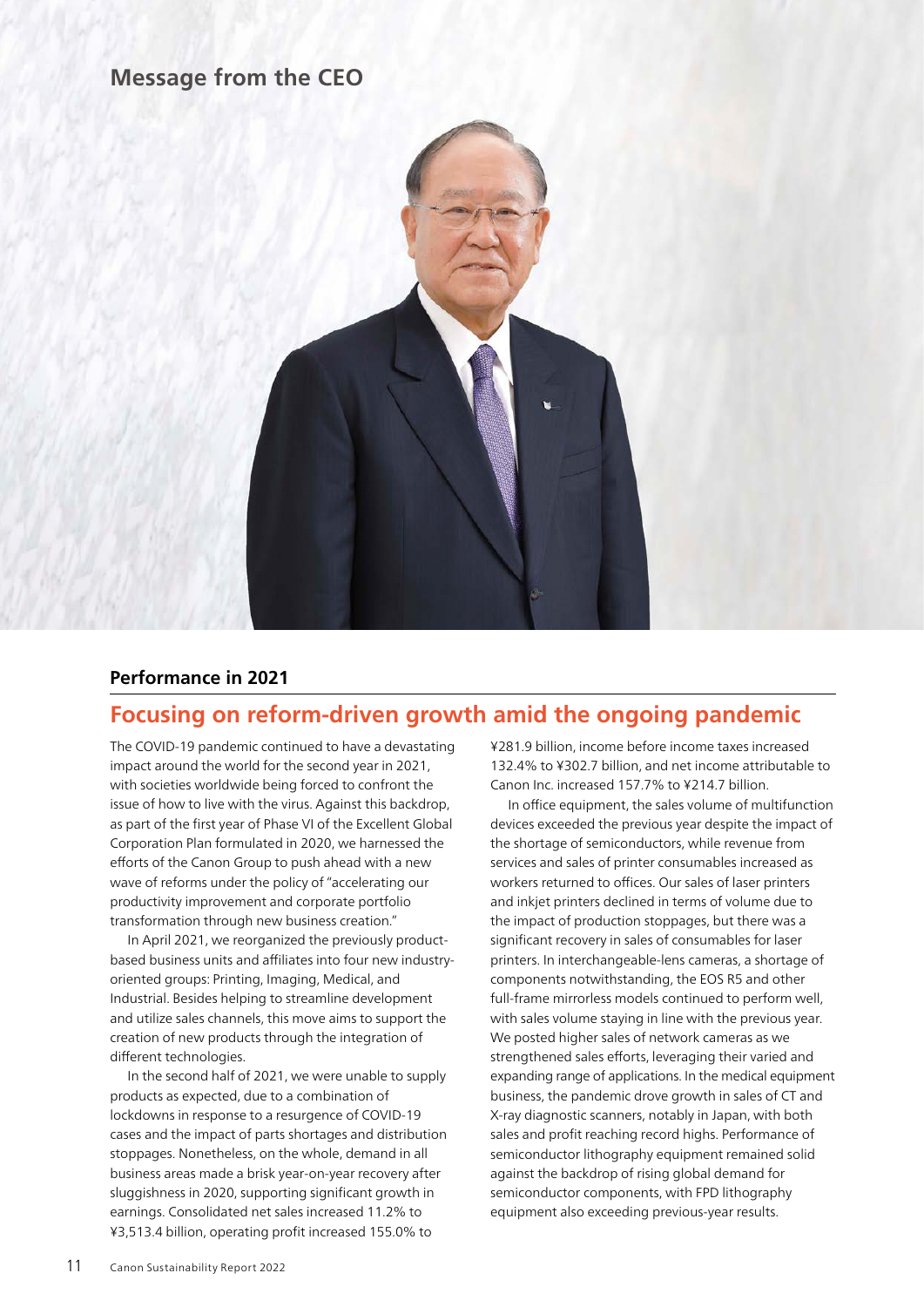### **Phase VI of the Excellent Global Corporation Plan**

# **Targeting Excellent Global Corporation status amid major societal shifts**

Prospects are still uncertain as we begin 2022. While COVID-19 vaccination programs are advancing worldwide and we are seeing the development and adoption of new treatments, there are fears that new variants will cause major infectious outbreaks. Amid disruptions in the supply chain and the global economy being hard hit by rising inflation, the Russian invasion of Ukraine has ushered in soaring energy and food prices stemming from sanctions against Russia and that country's retaliation. We are likely to see continued volatility in the global economy as inflation gains further momentum.

There could be major impacts on industrial structures and business if these trends were to extend over the longer term. Canon needs to take appropriate and rapid action in response.

Thus we fundamentally reviewed business strategies for each industry group in order to identify areas in which we can improve during Phase VI, which began in 2021, while retaining our basic policy and 2025 performance targets.

Our first key strategy is to focus on enhancing the business competitiveness of each industry group. We will seek to strengthen our development and production capabilities while creating new businesses by comprehensively reviewing the technical strengths and business domains of each of the four groups (Printing, Imaging, Medical, and Industrial) and actively pursuing specific M&A opportunities. Our aim is for Canon's four new businesses of commercial printing, network cameras, medical and industrial equipment to generate collectively at least 36% of total Group sales by 2025, the final year of Phase VI. The Frontier Business Promotion Headquarters, which oversees new business development, will also accelerate efforts to commercialize business operations in the three emerging domains of Life Sciences, Materials and Solutions.

Our second key strategy is to improve group-wide productivity through extensive reinforcement of Canon's global headquarter functions.

In implementing this strategy, we have identified four related objectives. The first is to implement thorough cash flow management. Our aim here is to further strengthen our financial position by focusing

on robust management of cash flows so that we are prepared for post-COVID-19 economic crises and new investment opportunities.

The second objective is to create a more dynamic and merit-based HR management system. Our HR system must move with the times if we are to recruit and retain the best people and help them realize their potential. At the same time, we will redouble efforts to strengthen personnel training and development and encourage internal employee transfers in line with our business portfolio transformation.

The third objective is to promote cost-reduction initiatives across the whole Group. For now, our challenge is to ensure the reliable supply of products to markets by maintaining production at critical levels while coping with shortages of semiconductors and other parts, and we will prioritize efforts to this end. Lockdowns last year in response to the COVID-19 pandemic affected our production sites in Asia, resulting in intermittent output. Going forward, we will partially reshore the manufacturing of major product lines while building more resilient production set-ups by efficiently managing the production infrastructure in each country, transcending industry group boundaries. We will also continue transitioning toward further automation of assembly processes and in-house production of critical components to reduce the cost of sales.

The fourth objective is to cultivate product development-oriented innovation while also responding to the rapid evolution of business conditions. We are deepening the cooperative links between our central R&D Division and each business to speed up development of the technologies and devices that will drive many future advances in fields such as materials, analysis, and simulation. In addition, we are working to respond rapidly to changing business conditions, based on a cross-Group approach that establishes units such as the Sustainability Headquarters and the Economic Security Office.

Through such measures, we aim to anticipate societal shifts so we can transform Canon into a company that embodies excellence in terms of both quality and quantity.

Evolution of Business Plans P17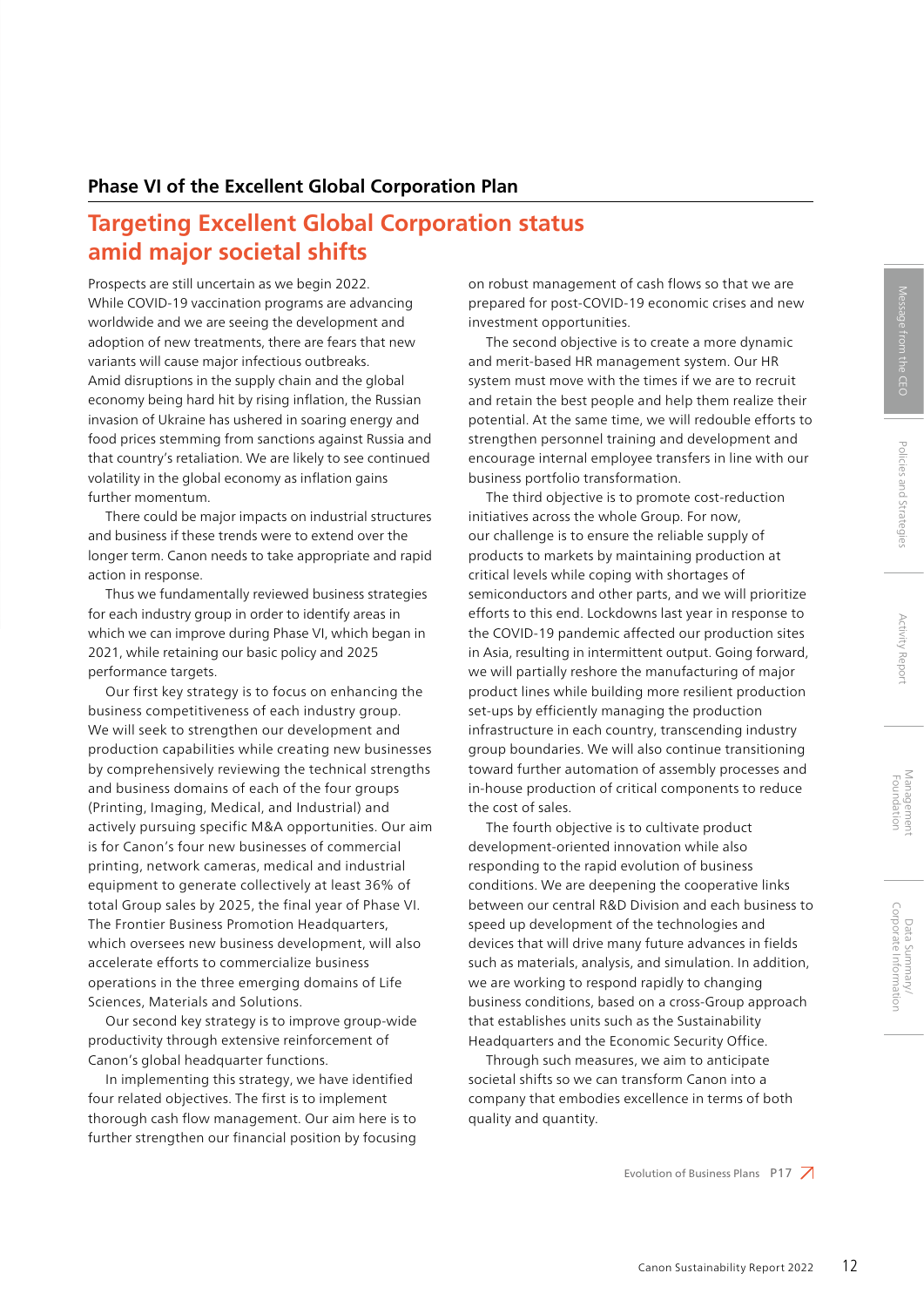#### **Towards the Realization of** *Kyosei*

## **Defining materiality in line with philosophy of** *kyosei* **to enable to address social issues on a global scale**

Canon's corporate philosophy is summarized in the Japanese word *kyosei*, which describes the idea of harmonious coexistence. *Kyosei* expresses our shared aspiration to create a society in which all people live and work together harmoniously for the common good into the future, regardless of race, language or culture. The concept of *kyosei* is consistent with the direction of the SDGs, and Canon is positioning "Creating New Value and Solving Social Issues," "Protecting and Conserving the Environment," and "Responding to People and Society as a Good Corporate Citizen" as categories for material issues based on this philosophy. With a view to economic, social, and environmental sustainability, we will engage in various initiatives to help achieve the SDGs.

Materiality and SDGs  $P25$  7

Creating New Value and Solving Social Issues The COVID-19 pandemic has had a profound impact on the world, leading to major changes in people's values and lifestyles and helping to accelerate social changes such as the adoption of digital and environmental technologies. In light of these developments, Canon is also being called on to offer solutions to increasingly complex and diverse social issues.

In the printing field, for instance, the pandemic has led to the widespread adoption of remote working and is driving rapid growth in demand from remote workers to upgrade IT infrastructure at home. From the viewpoint of employers, however, there is increasing concern regarding the risk of information leaks in environments lacking adequate security measures. Thus more companies are seeking printing environments with rigorous information management capabilities. In response, we will continue to expand the lineup of Canon's products and services to offer environments that are secure for printing whether in the office or at home.

New styles of working require data to be uploaded to the cloud for sharing and viewing. To support this, we are enhancing the scanning functions of our

multifunction devices, and also putting more resources into hardware and software development to provide new services that link multifunction devices and cloudbased services and help further streamline tasks.

Newspapers, leaflets, catalogs, pamphlets and other printed matter are also a familiar part of life and work. Drawing on advanced electrophotographic and inkjet technologies, Canon has contributed to reducing the environmental impact of commercial and industrial printing by providing on-demand printing systems. We enable customers to print the volume they need when they need it, with quick turnaround and at low cost. We are also reducing the amount of energy and chemicals used and waste generated in each part of the printing process, while promoting automation to save labor.

In the imaging field, Canon since its founding has provided cameras, lenses, broadcasting equipment, professional video cameras, and other photographic equipment to support humanity's efforts to record and express reality. Photos and videos have the power to inspire people and change the world. They can turn moments into memories and lead us into unknown worlds.

We have recently seen a recovery in sales of digital cameras amid the pandemic, as more people use time freed up by changes in lifestyles for the hobby of photography, and also use cameras for online conferencing and video streaming. Although spectators were sadly not allowed at the Olympic and Paralympic Games Tokyo 2020, cameras and lenses supplied by Canon were able to convey to the rest of the world the passion of the athletes competing.

Network cameras are also finding application in a broad range of fields, including crime and disaster prevention, analysis of in-store customer behavior, and the monitoring of production facilities. Canon is reinforcing its lineup of total solutions that bring together cameras with video management and video analytics software. The pandemic put constraints on behavior and forced people to stay home, but also increased opportunities to use the Internet and gave rise to new needs for the production and distribution of online videos. To capitalize on these developments, we are strengthening the ways we support visual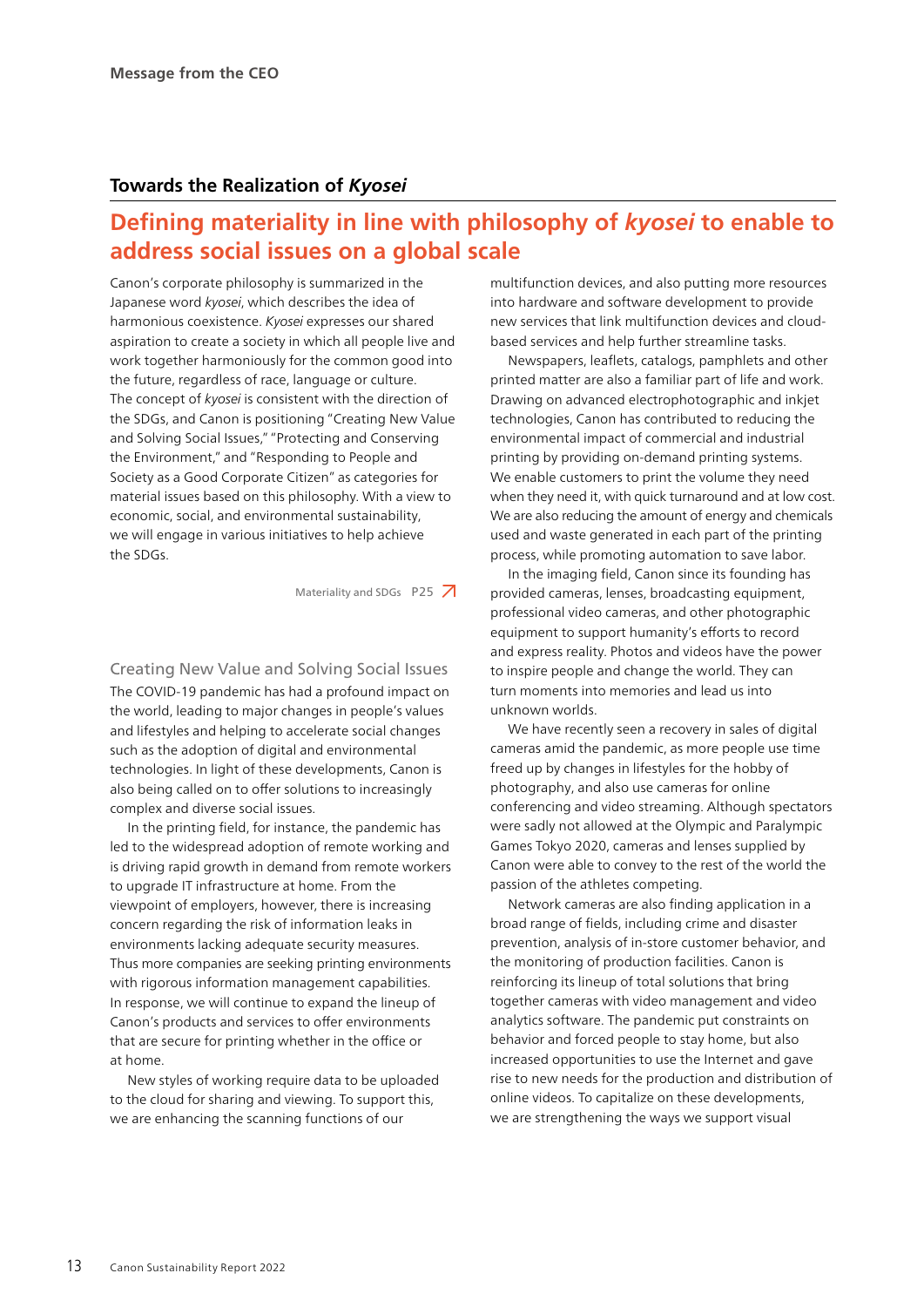expression, including extended reality (XR) that blends the real world with virtual reality, remote camera systems for video production, and volumetric video that allows the reconstruction of 3D spaces from captured images, which can be viewed from any position from any desired angle.

Image sensors are also drawing increased attention as the "eyes" for IoT applications. Canon has developed a miniaturized single photon avalanche diode (SPAD) sensor capable of capturing images in vivid color of things moving at high speeds, even under pitch-black conditions. The versatility of this device translates to a broad range of potential applications in areas such as autonomous vehicles and medical diagnostic imaging. We see these image sensors as key components for the optics industry, and our efforts will focus on building up this business as part of helping to support a digital society.

The response to the pandemic has been the most pressing issue in the medical field. Canon was among the first companies to develop and put into practical use testing methods for diagnostics support. In 2014, we commercialized an all-in-one medical container CT that can be used for diagnosis even outside the hospital. In response to the COVID-19 crisis, we constructed a new system incorporating infection control measures for technicians to provide a diagnostics framework.

Over the longer term, as populations age globally, the rising cost of medical care and the shortage of healthcare workers will become major issues. Enabling more healthy longevity holds promise as one solution to this problem, and so diagnostic testing to detect abnormalities at an early stage is critical. Canon is alleviating the burden on patients by enabling shorter testing times and lower exposure to radiation for our CT, MRI, diagnostic ultrasound, and other testing equipment. We will continue to draw on our imageprocessing technologies to pursue clearer imaging, contributing to more accurate diagnosis. In 2021, we made further progress toward the development and early commercialization of the next generation of CT scanners that utilize photon-counting technology. Besides initiating joint research in this field with the National Cancer Center of Japan, we welcomed into the Group Canada-based Redlen Technologies, a global leader in the technology used to create the semiconductor detectors that will be key components of photon-counting CT systems.

We also expect demand to grow for AI-based solutions to support accurate interpretation of radiographic images and related diagnosis. In 2021, we launched Altivity, a new brand based on the promise of adding value to medical care through improved diagnostic accuracy. As a manufacturer of frontline medical equipment, Canon will continue to support human health by contributing to medical advances utilizing the latest technology.

In the industrial field, production of a range of products ground to a halt as the pandemic gave rise to a global semiconductor shortage—highlighting the indispensability of the semiconductor sector for the modern world. With China-US tensions giving impetus to moves to relocate semiconductor production domestically, ongoing growth in investment in 5G, AI, electric vehicles, and the virtual reality metaverse is expected.

Demand is also rising for displays, which are indispensable components in many types of digital equipment. Projected areas of growth include foldable devices, automotive displays, large-screen TVs and healthcare applications. Going forward, Canon hopes to contribute to further development of humankind by fully leveraging our leading digital technologies in the latest digital technologies to support the manufacture of semiconductors and displays.

Canon is thus committed to creating new value through technology and innovation in our various business fields in different ways: in the consumer field, more abundant lifestyles; in the office and industrial fields, more productive business environments; in the society field, safer, more secure societies.



Development of a semiconductor detector module at Redlen Technologies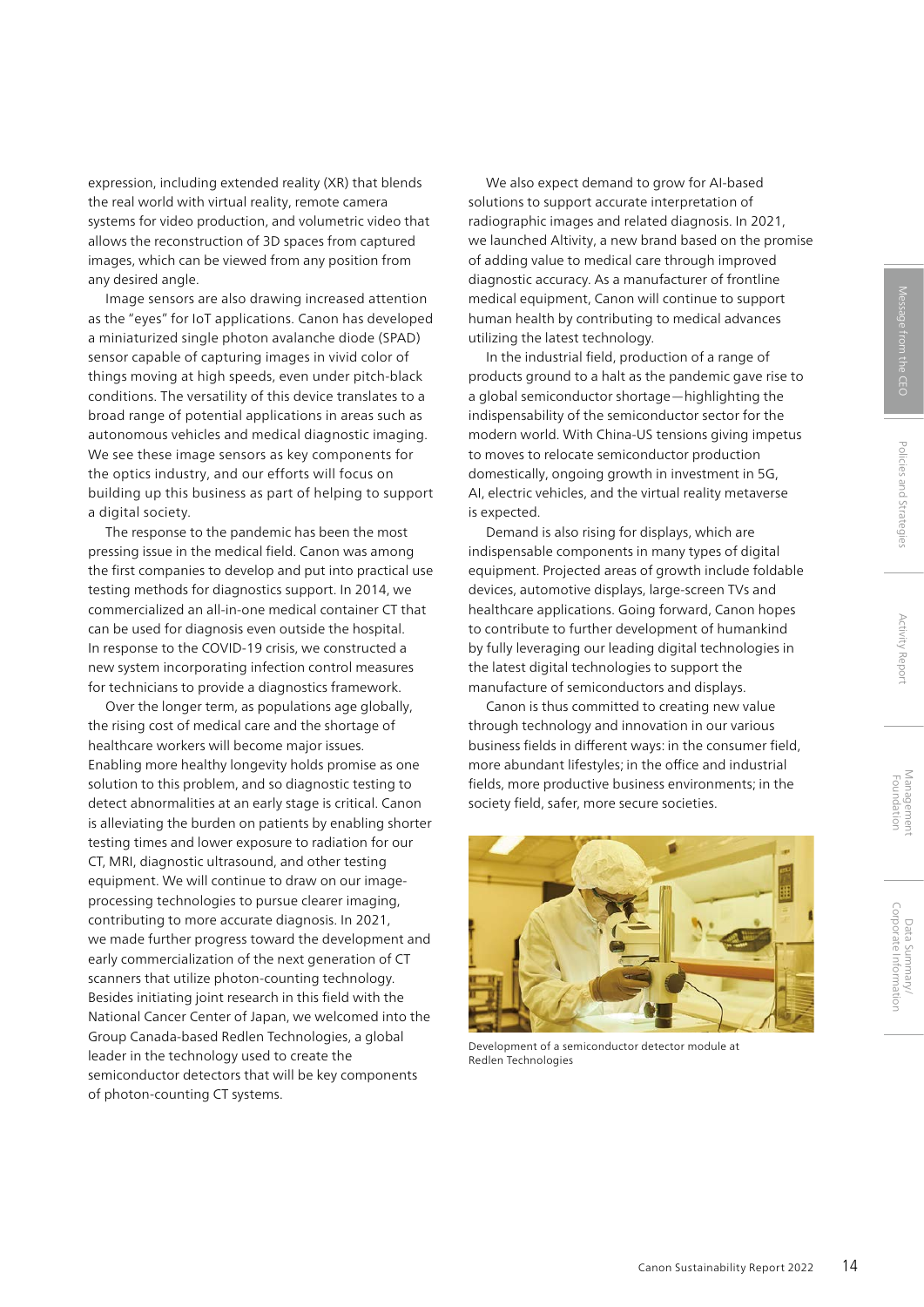Our employees are on the front line of our quest to create new value. Since its founding, Canon has declared the value of Respect for Humanity, and we have striven to be an organization where the development of the company and the development of the lives of its employees go hand in hand. To this end, we have supported activities to enable employees to build their potential and grow. We are currently expanding our in-house training system in line with the evolving business portfolio, encouraging re-skilling to help a wide range of people find positions most suited to them.

A particular focus is on developing software professionals. Continuing to deliver new value in a wide range of fields calls for combining Canon's imaging technology with a range of services. We have to leverage AI, cloud-based systems, and other IT to connect with the surrounding social infrastructure and the systems of other companies. For this reason, we established the Canon Institute of Software Technology (CIST) in 2018 to augment our training curriculum. We have currently established 190 courses for 14 tracks, including AI, IoT, and cloud-based services. Already, nearly 140 people have switched to become software developers, and the pace will pick up going forward. With regard to *monozukuri* (manufacturing), we have established a system, centered on *monozukuri* training facilities in Toride, Oita, and Utsunomiya, for learning leading-edge knowledge and technical expertise in fields such as processing, assembly, mechanical and electrical design, and control. At the spacious 9,300m<sup>2</sup> training facility in Toride, in addition to normal training, we offer training on automation, in-house production technology, and plant maintenance, and practice for the Skills Olympics. Every year, 7,000 people from throughout the Canon Group take part in training.

Creating New Value and Solving Social Issues P27, P51 7

#### Protecting and Conserving the Environment

Based on our corporate philosophy of *kyosei*, Canon has also been at the forefront of initiatives to protect the environment because we consider this to be our responsibility as a global enterprise. We have tried to build harmonious relationships with the Earth and the natural environment.

We introduced a system for printer cartridge recycling in 1990. Since then, we have worked throughout our organization to reduce the lifecycle CO2 emissions of Canon products at every stage from R&D, design, procurement and production to logistics, sale, servicing and post-use collection and recycling. Since 2008, we have been working to achieve an annual average improvement of 3% in life cycle CO<sub>2</sub> emissions per product. We have achieved a cumulative improvement of 42% in the life cycle of products from development to recycling through energy and resource conservation and streamlining of distribution.

Maintaining this target, we aim to achieve a 50% improvement in  $CO<sub>2</sub>$  emissions by 2030 compared to 2008. We also aim to achieve net-zero CO<sub>2</sub> emissions throughout the product life cycle by 2050 in cooperation with society.

We are actively contributing to realizing a circular economy through the operations of five Canon Group recycling sites around the world, located in Japan, the US, Germany, France and China. As of the end of 2021, these facilities had collected a total of around 444,000 tons of toner cartridges and 2,600 tons of inkjet cartridges for post-use recycling. Furthermore, we have sought to conserve resources by automating assembly to reduce waste and by implementing just-in-time manufacturing and using common parts to lower inventories.

Canon will continue striving to enable abundant lifestyles while protecting the environment, by harnessing the power of technology and innovation to provide greater value while using fewer resources throughout all product life cycles.



Cartridge recycling at Canon Bretagne